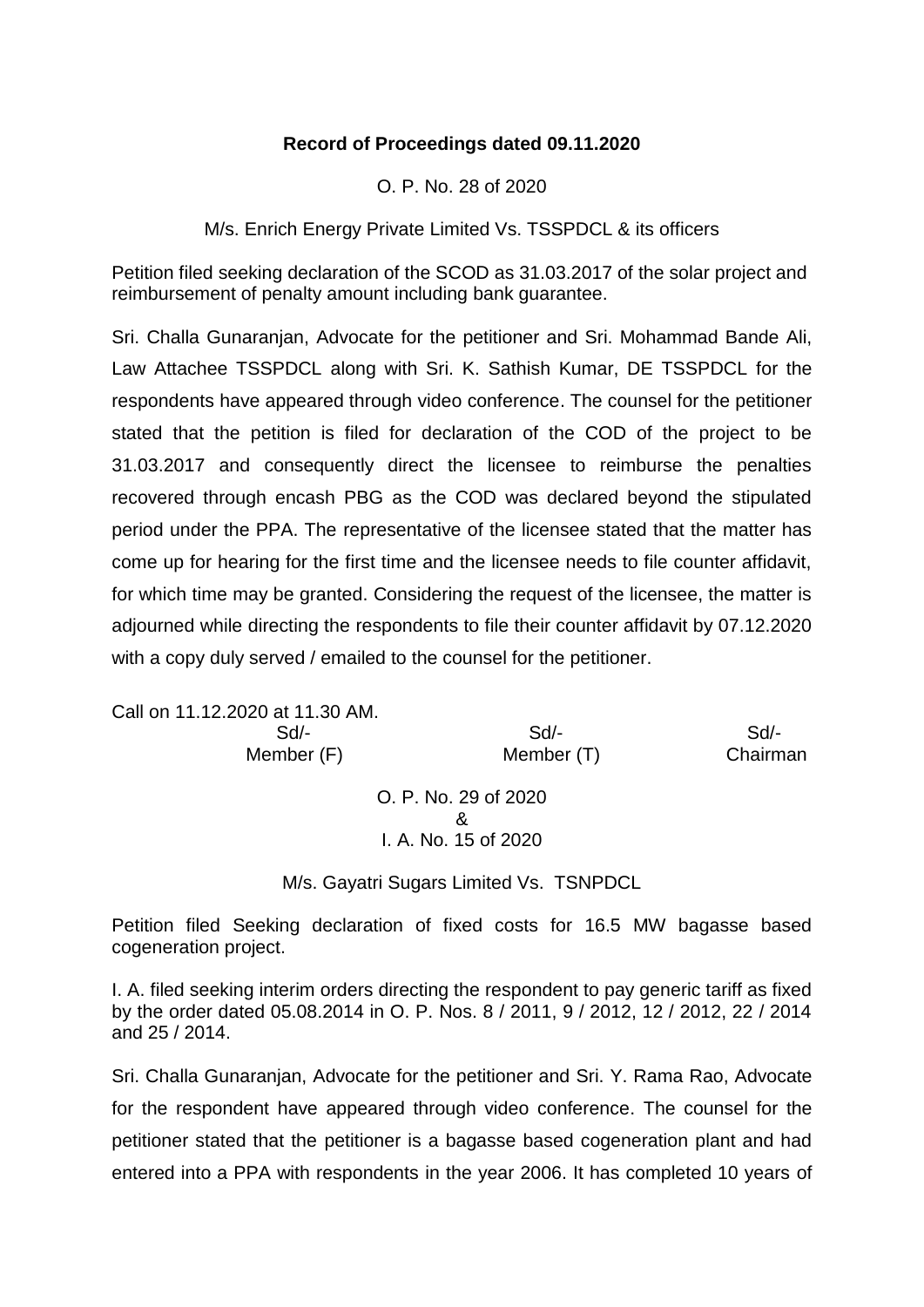the PPA in the year 2016. As per the PPA, the petitioner is entitled to revised fixed costs from the  $11<sup>th</sup>$  vear onwards as determined by the Commission after reviewing the payment of loans in the  $1<sup>st</sup> 10$  years. The counsel for the petitioner submitted that the erstwhile APERC had determined the fixed costs that is applicable to the power plant from the 11<sup>th</sup> year onwards in the generic order passed on 22.07.2014. The licensee ought to have obtained orders from the completion of 10 years from the Commission with regard to the rate of fixed costs to be paid by them to the petitioner. In the alternative, they should have paid the generic tariff applicable to the relevant year of operation as determined by the erstwhile APERC. Neither of them have resorted to by the licensee.

The counsel of the respondent sought time for filing counter affidavit of the respondent stating that the matter has come up for the first time. The counsel for the petitioner submitted that the petitioner has also filed an interlocutory application for interim orders towards payment of fixed costs in accordance with the order passed by the erstwhile APERC pending disposal of the original petition.

The Commission considering the rival position directed the licensee to file counter affidavit in the original petition as well as interlocutory application on or before 07.12.2020 with a copy duly served / emailed to the counsel for the petitioner. Accordingly, the matter is adjourned.

| Call on 11.12.2020 at 11.30 AM. |            |          |
|---------------------------------|------------|----------|
| Sd/-                            | Sd         | Sd/-     |
| Member (F)                      | Member (T) | Chairman |
|                                 |            |          |

## O. P. (SR) No. 27 of 2020

M/s. Sri Ambika Steel Industries Vs. TSSPDCL & its officers

Petition filed seeking penal action against the TSSPDCL and its officers for not giving effect to the orders of the Commission in respect of restriction and control measures in proceedings dated 15.09.2012 and consequent withdrawal of minimum charges.

Ms. Nishtha, Representative for the petitioner and Sri. Mohammad Bande Ali, Law Attachee TSSPDCL along with Sri. K. Sathish Kumar, DE TSSPDCL for the respondents have appeared through video conference. The counsel for the petitioner stated that the matter is coming up for the first time, as such the Commission may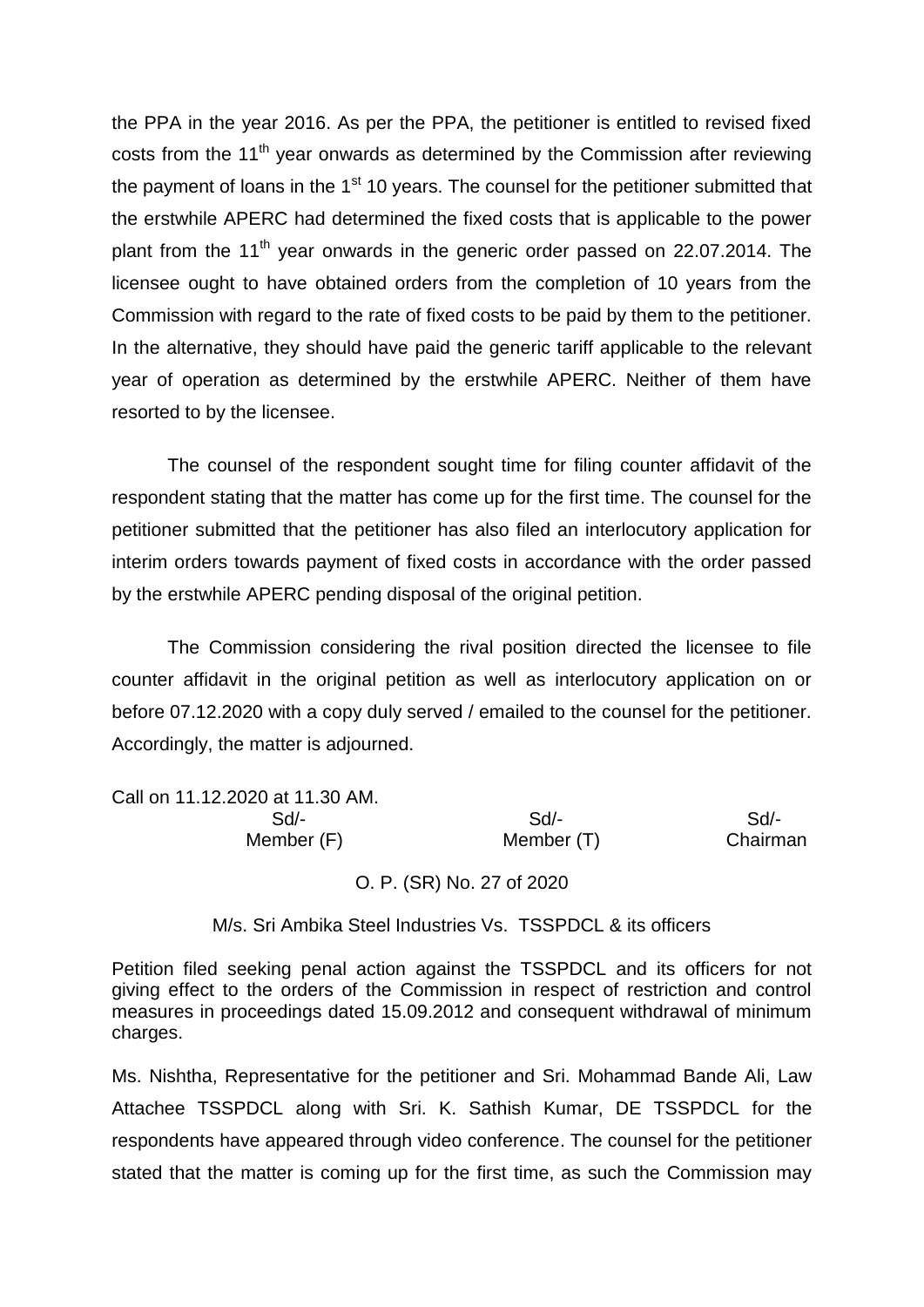direct the respondents to file their counter affidavit and then take up the matter for hearing. The representative of the respondents requested time for four weeks to file counter affidavit. Considering the request of the licensee, the matter is adjourned while directing the respondents to file their counter affidavit by 07.12.2020 with a copy duly served / emailed to the counsel for the petitioner.

Call on 11.12.2020 at 11.30 AM. Sd/- Sd/- Sd/- Member (F) Member (T) Chairman O. P. No. 10 of 2016 TSSPDCL Vs. None

Request of TSSPDCL on behalf of TSDISCOMs seeking consent for in principle approval to the power purchase agreement entered by TSDISCOMs with NTPC dated 18.01.2016.

Sri. D. S. N. Sharma, O.S.D. TSSPDCL for the petitioner has appeared through video conference. The representative of the petitioners made elaborate submissions relating to the PPA and also the directions issued by the Commission in its order dated 30.07.2016. The submissions touched upon each and every direction given by the Commission relating to the capacity availability to coal linkage and exclusive availability of 100% capacity to the State of Telangana. The representative relied on certain documents, which were the off shoot of the orders of the Commission as also the inter-se correspondence between the TSDISCOMs and NTPC on the capacity allocation, coal linkage etc.

As these documents relied upon by the petitioners are not forming part of the record, the Commission directed the placing of all those documents before it. Considering the issue is to be decided expeditiously, the matter is reserved for orders.

| $Sd$ -     | Sd/-       | Sd/-     |
|------------|------------|----------|
| Member (F) | Member (T) | Chairman |

O. P. No. 22 of 2020

M/s. ACME Dayakara Solar Power Private Limited Vs. TSSPDCL

Petition filed Seeking direction that the payment of entry tax may be treated as change in law and for reimbursement of the amount